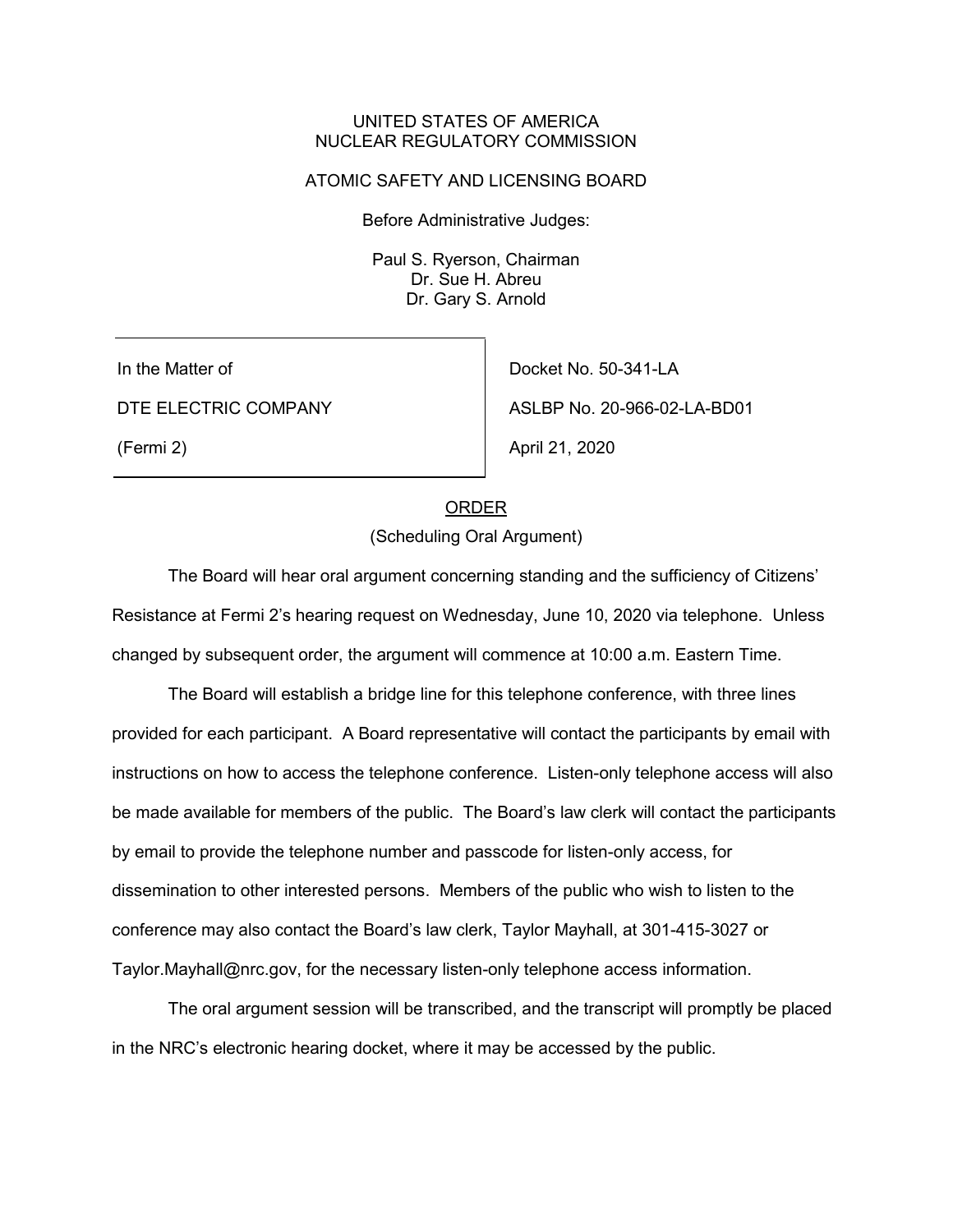Each of the three participants will be permitted a brief opening statement of up to ten minutes. Thereafter, the participants should be prepared to respond to the Board's questions on any aspect of the pleadings. Among other things, the participants should expect to address the following questions:

- In the Holtec International and Interim Storage Partners proceedings, the NRC Staff agreed that petitioners' members living within ten miles of the proposed storage facilities satisfied standing requirements. $^{\rm 1}$  $^{\rm 1}$  $^{\rm 1}$  Why does the NRC Staff oppose standing in this case, where the challenged license amendment request appears to concern avoidance of criticality in the spent fuel pool at an active nuclear plant and petitioner's members live within five miles of the facility?
- Does petitioner challenge the NRC Staff's determinations of No Significant Hazards Considerations or, rather, the underlying facts that formed the basis for those determinations?

It is so ORDERED.

## FOR THE ATOMIC SAFETY AND LICENSING BOARD

## */RA/*

 $\mathcal{L}_\text{max}$  , which is a set of the set of the set of the set of the set of the set of the set of the set of the set of the set of the set of the set of the set of the set of the set of the set of the set of the set of Paul S. Ryerson, Chairman ADMINISTRATIVE JUDGE

Rockville, Maryland April 21, 2020

<span id="page-1-0"></span><sup>&</sup>lt;sup>1</sup> See Holtec International (HI-STORE Consolidated Interim Storage Facility), LBP-19-4, 89 NRC 353, 365, 366 (2019); Interim Storage Partners LLC (WCS Consolidated Interim Storage Facility), LBP-19-6, 90 NRC 31, 49, 50 (2019).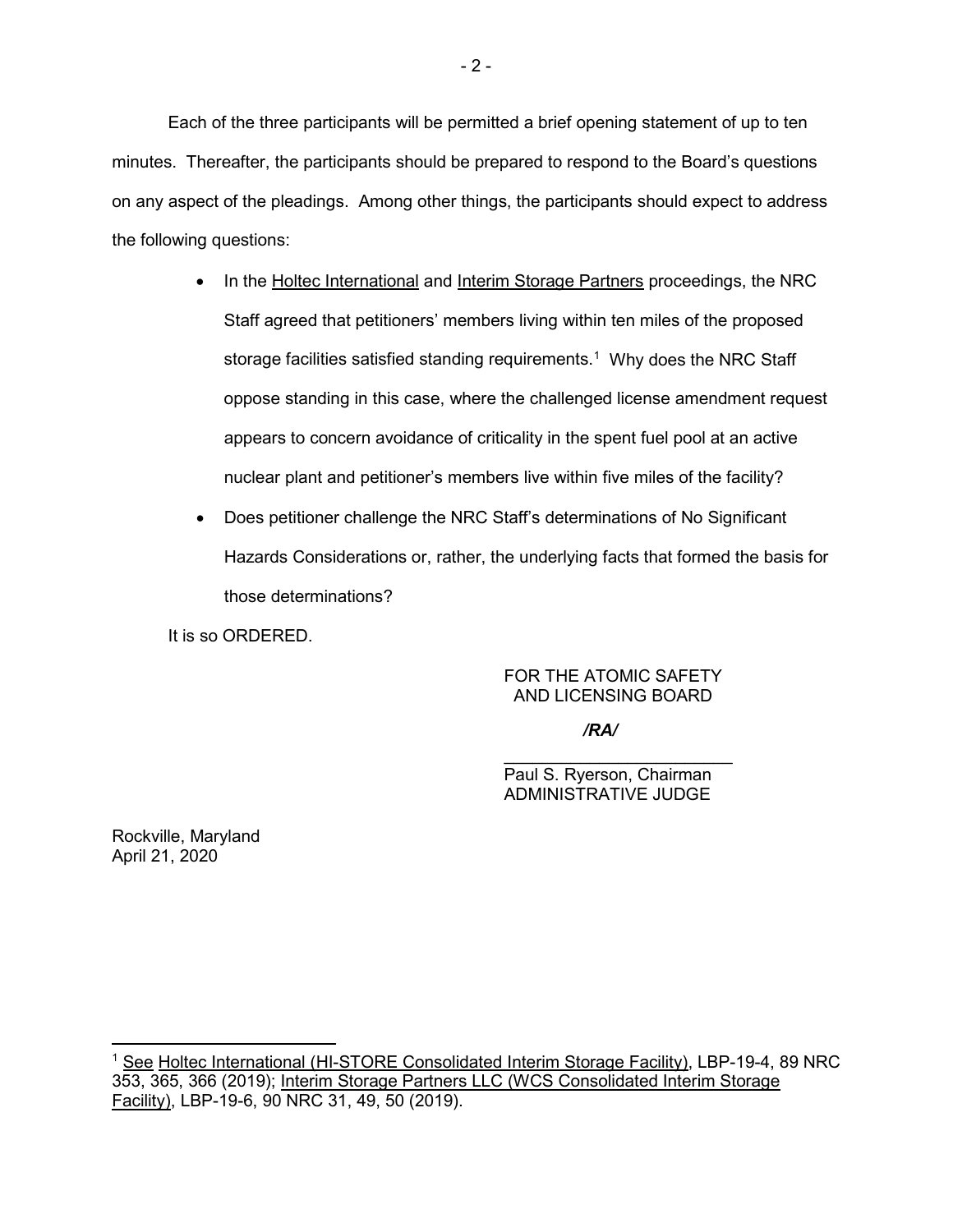#### UNITED STATES OF AMERICA NUCLEAR REGULATORY COMMISSION

In the Matter of )

DTE ELECTRIC COMPANY  $\overrightarrow{)}$  Docket No. 50-341-LA

 $)$ (Fermi 2) )

(License Amendment)

# CERTIFICATE OF SERVICE

I hereby certify that copies of the foregoing **ORDER (Scheduling Oral Argument)** have been served upon the following persons by Electronic Information Exchange.

U.S. Nuclear Regulatory Commission Office of Commission Appellate Adjudication Mail Stop: O-16B33 Washington, DC 20555-0001 ocaamail.resource@nrc.gov

 $)$ 

 $)$ 

U.S. Nuclear Regulatory Commission Atomic Safety and Licensing Board Panel Mail Stop: T-3F23 Washington, DC 20555-0001

Paul S. Ryerson, Chairman Administrative Judge paul.ryerson@nrc.gov

Dr. Sue H. Abreu Administrative Judge sue.abreu@nrc.gov

Dr. Gary S. Arnold Administrative Judge gary.arnold@nrc.gov

Ian Curry, Law Clerk ian.curry@nrc.gov

Taylor Mayhall, Law Clerk taylor.mayhall@nrc.gov

Stephanie B. Fishman, Law Clerk stephanie.fishman@nrc.gov

U.S. Nuclear Regulatory Commission Office of the Secretary of the Commission Mail Stop: O-16B33 Washington, DC 20555-0001 hearingdocket@nrc.gov

U.S. Nuclear Regulatory Commission Office of the General Counsel Mail Stop: O-14A44 Washington, DC 20555-0001

Reginald Augustus, Esq. David E. Roth, Esq. Jeremy L. Wachutka, Esq. Mary F. Woods, Esq. Nicolas P. Mertz, Esq. Brian Newell, Paralegal Felicia Keith, Paralegal reginald.augustus@nrc.gov david.roth@nrc.gov jeremy.wachutka@nrc.gov mary.woods@nrc.gov nicolas.mertz@nrc.gov brian.newell@nrc.gov felicia.keith@nrc.gov